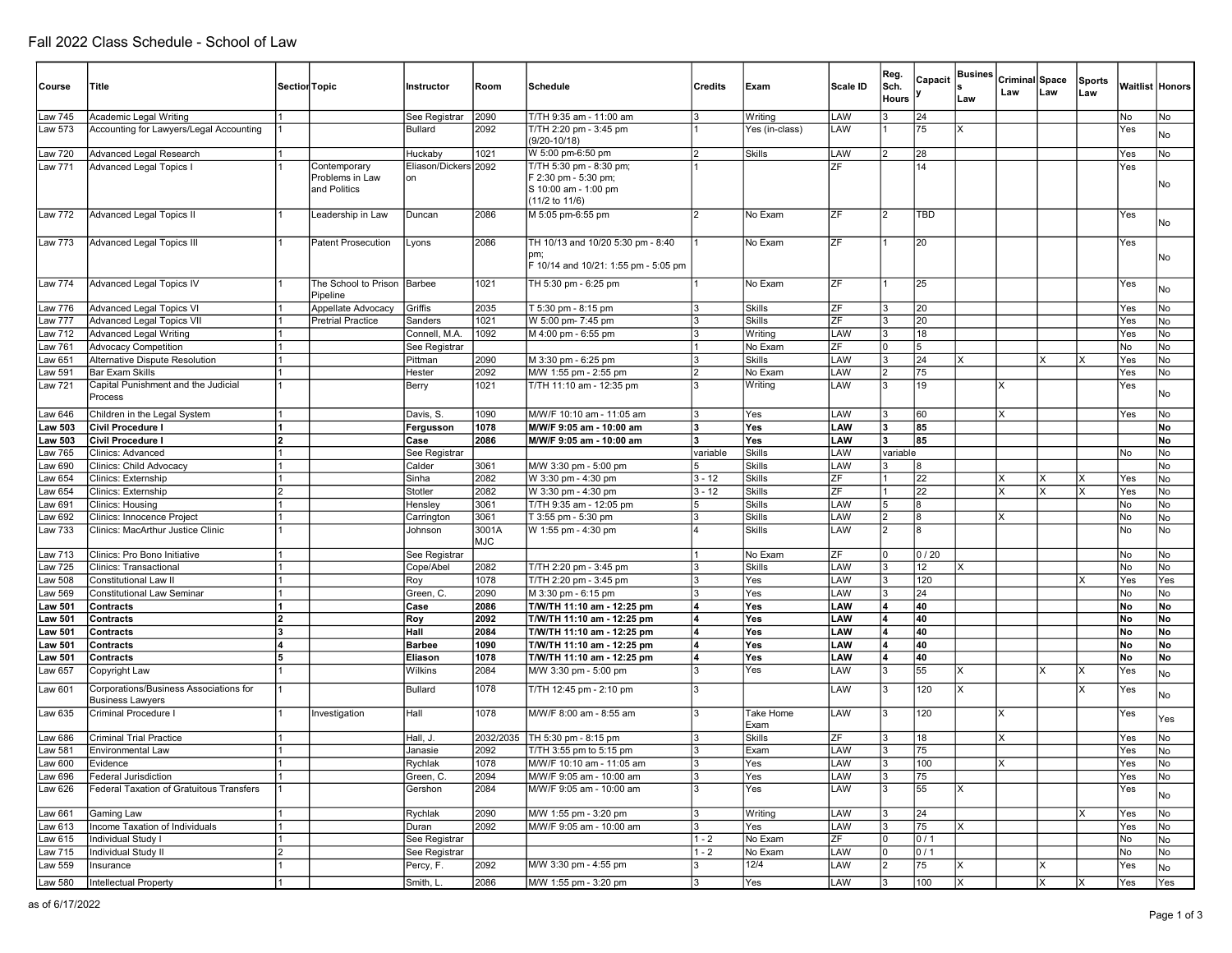| Course                           | Title                                                                      | Section Topic |                                                | Instructor                     | Room         | Schedule                                       | <b>Credits</b> | Exam                             | Scale ID   | Reg.<br>Sch.<br><b>Hours</b> | Capacit         | <b>Busines</b><br>Law | Criminal Space<br>Law | L aw | Sports<br> Law |           | Waitlist Honors |
|----------------------------------|----------------------------------------------------------------------------|---------------|------------------------------------------------|--------------------------------|--------------|------------------------------------------------|----------------|----------------------------------|------------|------------------------------|-----------------|-----------------------|-----------------------|------|----------------|-----------|-----------------|
| Law 620                          | International Law                                                          |               |                                                | Eliason                        | Remote       | Asynchronous                                   |                | Take Home<br>Exam                | LAW        |                              | 60              |                       |                       |      |                | Yes       | Yes             |
| Law 680                          | International Space Law                                                    |               |                                                | Stotler                        | 2082         | T/TH 3:55 pm - 5:15 pm                         |                | Take<br>Home Exam                | LAW        |                              | 22              |                       |                       | X    |                | Yes       | No              |
| Law 575                          | <b>International Trade</b>                                                 |               |                                                | Eliason                        | 1090         | T/TH 12:45 pm-2:10 pm                          |                | Exam/Writing<br>Option           | LAW        |                              | 60              | x                     |                       |      |                | Yes       | Yes             |
| Law 753                          | Int'l Aviation Financing and Leasing Law                                   |               |                                                | Honnebier                      | 2082         | M/W 11:10 am - 12:35 pm                        |                | Writing                          | LAW        |                              | 22              |                       |                       |      |                | Yes       | No              |
| aw 583                           | Journal of Space Law                                                       |               |                                                | See Registrar                  |              |                                                |                | No Exam                          | ZF         |                              | 0/16            |                       |                       | X    |                | No        |                 |
| Law 614                          | Labor Law                                                                  |               |                                                | Henderson, T.                  | 2094         | T/TH 2:20 pm -3:45 pm                          | l3             | Exam                             | LAW        |                              | 75              | X                     |                       |      |                | Yes       | No              |
| aw 603                           | Legal Profession                                                           |               |                                                | Cooper                         | 2094         | M/W/F 11:15 am - 12:10 pm                      | l3             | Yes                              | LAW        |                              | 75              |                       |                       |      |                | Yes       | No              |
| <b>Law 514</b>                   | <b>Legal Research and Writing I</b>                                        |               | Writing                                        | Krueger                        | 1090         | T/TH 9:35 pm - 11:00 pm                        | l3             | No Exam                          | LAW        |                              | 0/24            |                       |                       |      |                | <b>No</b> | No              |
| <b>Law 514</b>                   | <b>Legal Research and Writing I</b>                                        |               | Research                                       | Sigh                           | 1021         | M 2:20 pm - 3:20 pm                            | 11             | No Exam                          | LAW        |                              | 0 / 24          |                       |                       |      |                | No        | No              |
| <b>Law 514</b>                   | <b>Legal Research and Writing I</b>                                        | 12            | Writing                                        | Derrick                        | 2094         | T/TH 9:35 am - 11:00 am                        | lз             | No Exam                          | LAW        | 13                           | 0/24            |                       |                       |      |                | <b>No</b> | No              |
| <b>Law 514</b>                   | <b>Legal Research and Writing I</b>                                        | 12            | Research                                       | Winters                        | 1115         | T 2:20 pm - 3:20 pm                            |                | No Exam                          | LAW        |                              | 0/24            |                       |                       |      |                | No        | No              |
| <b>Law 514</b>                   | <b>Legal Research and Writing I</b>                                        |               | Writing                                        | Shaw                           | 2084         | T/TH 9:35 am - 11:00 am                        | 13             | No Exam                          | LAW        |                              | 0/24            |                       |                       |      |                | No        | No              |
| <b>Law 514</b>                   | <b>Legal Research and Writing I</b>                                        | lз            | Research                                       | Waldo                          | 1021         | T 8:25 am - 9:25 am                            | l1             | No Exam                          | LAW        |                              | 0/24            |                       |                       |      |                | No        | No              |
| <b>Law 514</b>                   | <b>Legal Research and Writing I</b>                                        | 14            | Writing                                        | Shaw                           | 2084         | T/TH 12:45 pm - 2:10 pm                        | 13             | No Exam                          | LAW        | 13                           | 0/24            |                       |                       |      |                | No        | No              |
| <b>Law 514</b>                   | <b>Legal Research and Writing I</b>                                        |               | Research                                       | Waldo                          | 2084         | TH 8:25 am - 9:25 am                           | 11             | No Exam                          | LAW        |                              | 0/24            |                       |                       |      |                | No        | No              |
| <b>Law 514</b>                   | <b>Legal Research and Writing I</b>                                        | 15            | Writing                                        | Williams, J.                   | 2092         | T/TH 9:35 am - 11:00 am                        | lз             | No Exam                          | LAW        |                              | 0/24            |                       |                       |      |                | No        | No              |
| <b>Law 514</b>                   | <b>Legal Research and Writing I</b>                                        | l5            | Research                                       | Huckaby                        | 1092         | TH 2:20 pm - 3:20 pm                           | 11             | No Exam                          | LAW        |                              | 0/24            |                       |                       |      |                | No        | No              |
| <b>Law 514</b>                   | <b>Legal Research and Writing I</b>                                        | 6             | Writing                                        | Williams, J.                   | 2092         | T/TH 12:45 pm - 2:10 pm                        | 3              | No Exam                          | LAW        | 13                           | 0/24            |                       |                       |      |                | No        | No              |
| <b>Law 514</b>                   | <b>Legal Research and Writing I</b>                                        | 16            | Research                                       | Huckaby<br><b>Derrick</b>      | 2094<br>1021 | TH 8:25 am - 9:25 am                           | 13             | No Exam<br>No Exam               | LAW<br>LAW |                              | 0/24<br>0/24    |                       |                       |      |                | No        | No<br>No        |
| <b>Law 514</b><br><b>Law 514</b> | <b>Legal Research and Writing I</b><br><b>Legal Research and Writing I</b> |               | Writing<br>Research                            | Winters                        | 2094         | T/TH 12:45 pm - 2:10 pm<br>T 8:25 am - 9:25 am |                | No Exam                          | LAW        |                              | 0/24            |                       |                       |      |                | No<br>No  | No              |
| <b>Law 514</b>                   | <b>Legal Research and Writing I</b>                                        | ١8            | Writing                                        | Krueger                        | 2094         | T/TH 12:45 pm - 2:10 pm                        | 13             | No Exam                          | LAW        | 13                           | 0/24            |                       |                       |      |                | No        | No              |
| <b>Law 514</b>                   | <b>Legal Research and Writing I</b>                                        |               | Research                                       | Sigh                           | 1021         | M 3:30 pm - 4:30 pm                            | 11             | No Exam                          | LAW        |                              | 0/24            |                       |                       |      |                | No        | No              |
| <b>Law 514</b>                   | <b>Legal Research and Writing I</b>                                        | Ι۹            | Writing                                        | Levy                           | 1090         | T/TH 8:00 am - 9:25 am                         | 13             | No Exam                          | LAW        | 13                           | 0/24            |                       |                       |      |                | No        | No              |
|                                  | <b>Legal Research and Writing I</b>                                        | 19            |                                                | <b>Burke</b>                   | 1090         | T 9:35 am- 10:35 am                            | 11             | No Exam                          | LAW        |                              | 0/24            |                       |                       |      |                | No        | No              |
| <b>Law 514</b><br>Law 698        | Legal Topics I                                                             |               | Research<br>Cybersecurity Law                  | Stotler/Hanlon                 | 2082         | T/TH 9:35 am - 11:00 am                        |                | Take Home                        | LAW        |                              | 22              |                       |                       |      |                | Yes       | No              |
|                                  |                                                                            |               |                                                |                                |              |                                                |                | Exam                             |            |                              |                 |                       |                       |      |                |           |                 |
| Law 579                          | Mississippi Civil Practice                                                 |               |                                                | Pierce                         | 2094         | T/TH 11:10 am - 12:35 pm                       | IЗ             | Yes                              | LAW        |                              | 75              |                       |                       |      |                | Yes       | No              |
| aw 610.                          | Mississippi Law Journal                                                    |               |                                                | See Registrar                  |              |                                                |                | No Exam                          | ZF         |                              | 0/60            |                       |                       |      |                | No        | No              |
| aw 666.                          | Moot Court Board                                                           |               |                                                | See Registrar                  |              |                                                |                | No Exam<br>No Exam               | ZF<br>ZF   |                              | 0/30            |                       |                       |      |                | No        | No              |
| aw 763<br>aw 634                 | <b>Negotiation Board</b>                                                   |               |                                                | See Registrar<br>Edmondson, G. |              | T 5:30 pm - 8:15 pm                            | IЗ             | Yes                              | LAW        |                              | 0/30<br>75      | x                     |                       |      |                | No<br>Yes | No<br>No        |
| aw 662                           | Partnership Taxation<br>Political and Civil Rights                         |               |                                                | <b>Butler</b>                  | 2094<br>1092 | T/TH 11:10 am - 12:35 pm                       | l3             | Writing                          | LAW        |                              | 24              |                       |                       |      |                | Yes       | No              |
| Law 751                          | Private International Air Law                                              |               |                                                | Hanlon                         | 2082         | W 5:30 pm-8:15 pm                              |                |                                  | LAW        | ß.                           | 22              |                       |                       | 'X   |                | Yes       |                 |
|                                  |                                                                            |               |                                                |                                |              |                                                |                | Writing/Take<br>Home Exam Option |            |                              |                 |                       |                       |      |                |           | No              |
| Law 685                          | <b>Prosecutorial Function</b>                                              |               |                                                | Addison                        | 1090         | T 5:30-8:15 pm                                 | l3             | Writing                          | LAW        |                              | 60              |                       | Ιx                    |      |                | Yes       | No              |
| aw 750                           | Public International Air Law                                               | l2            |                                                | Petras                         | 2082         | T/TH 12:00 pm - 1:25 pm                        | l3             | Writing                          | LAW        |                              | 22              |                       |                       | x    |                | Yes       | No              |
| aw 655                           | Remote Sensing Law                                                         | l2            |                                                | Hanlon                         | 2082         | M 5:30 pm - 8:15 pm                            | l3             | Writing                          | LAW        |                              | 22              |                       |                       | x    |                | Yes       | No              |
| Law 760                          | Research Assistant                                                         |               |                                                | See Registrar                  |              |                                                |                | No Exam                          | ZF         |                              | 0/1             |                       |                       |      |                | No        | No              |
| <b>Law 762</b>                   | Research Assistant II                                                      |               |                                                | See Registrar                  |              |                                                |                | No Exam                          | LAW        |                              | 0/1             |                       |                       |      |                | No        | No              |
| Law 571                          | <b>Secured Transactions</b>                                                |               |                                                | Smith, L                       | 2094         | T/TH 3:55-5:15 pm                              | IЗ             | Yes                              | LAW        |                              | 75              | x                     |                       |      |                | Yes       | No              |
| Law 701                          | Selected Legal Topics II                                                   |               | Professional<br><b>Business Law</b><br>Writing | Bullard                        | 2092         | T/TH 2:20 pm - 3:45 pm;<br>8/23 to 9/15        |                | Writing                          | LAW        |                              | 20              |                       |                       |      |                | Yes       | No              |
| <b>Law 703</b>                   | Selected Legal Topics III                                                  |               | <b>Advanced Legal</b><br>Analysis              | Hester                         | 2086         | T/TH 9:35 am - 10:35 am                        |                | No Exam                          | LAW        |                              | 100             |                       |                       |      |                | Yes       | No              |
| <b>Law 704</b>                   | Selected Legal Topics IV                                                   |               | Risk Management<br>and Compliance              | Wicker                         | 2084         | T/TH 8:00 am - 9:25 am                         | 3              | <b>TBD</b>                       | LAW        |                              | 55              | x                     |                       |      |                | Yes       | No              |
| <b>Law 705</b>                   | Selected Legal Topics V                                                    |               | International Tax                              | Duran                          | 1092         | T/TH 9:35 am- 11:00 am                         | l3             | Yes                              | LAW        |                              | 20              | X                     |                       |      |                | Yes       | No              |
| Law 706                          | Selected Legal Topics VI                                                   |               | Privacy Law                                    | <b>Butler</b>                  | 1078         | T/TH 9:35 am - 11:00 am                        | Ι3             | Take Home<br>Exam                | LAW        |                              | 100             |                       |                       |      |                | Yes       | No              |
| Law 707                          | Selected Legal Topics VII                                                  |               | Incarceration Law                              | See Registrar                  | 3061         | W 9:05 AM-11:05 AM                             | l2             | Yes                              | LAW        |                              | 10 <sub>1</sub> |                       | ΙX                    |      |                | No        | No              |
| Law 708                          | Selected Legal Topics VIII                                                 |               | Mergers and<br>Acquisitions                    | Bullard                        | 2092         | T/TH 2:20 pm - 3:45 pm<br>(10/20-11/17)        |                | Yes (in-class)                   | LAW        |                              | 75              | X                     |                       |      |                | Yes       | No              |
|                                  | Law 736 Space Security Law                                                 | 2             |                                                | Stotler                        | TBD          | TBD                                            | 3              | TBD                              | LAW        |                              | 22              |                       |                       | IX.  |                | Yes       | No              |